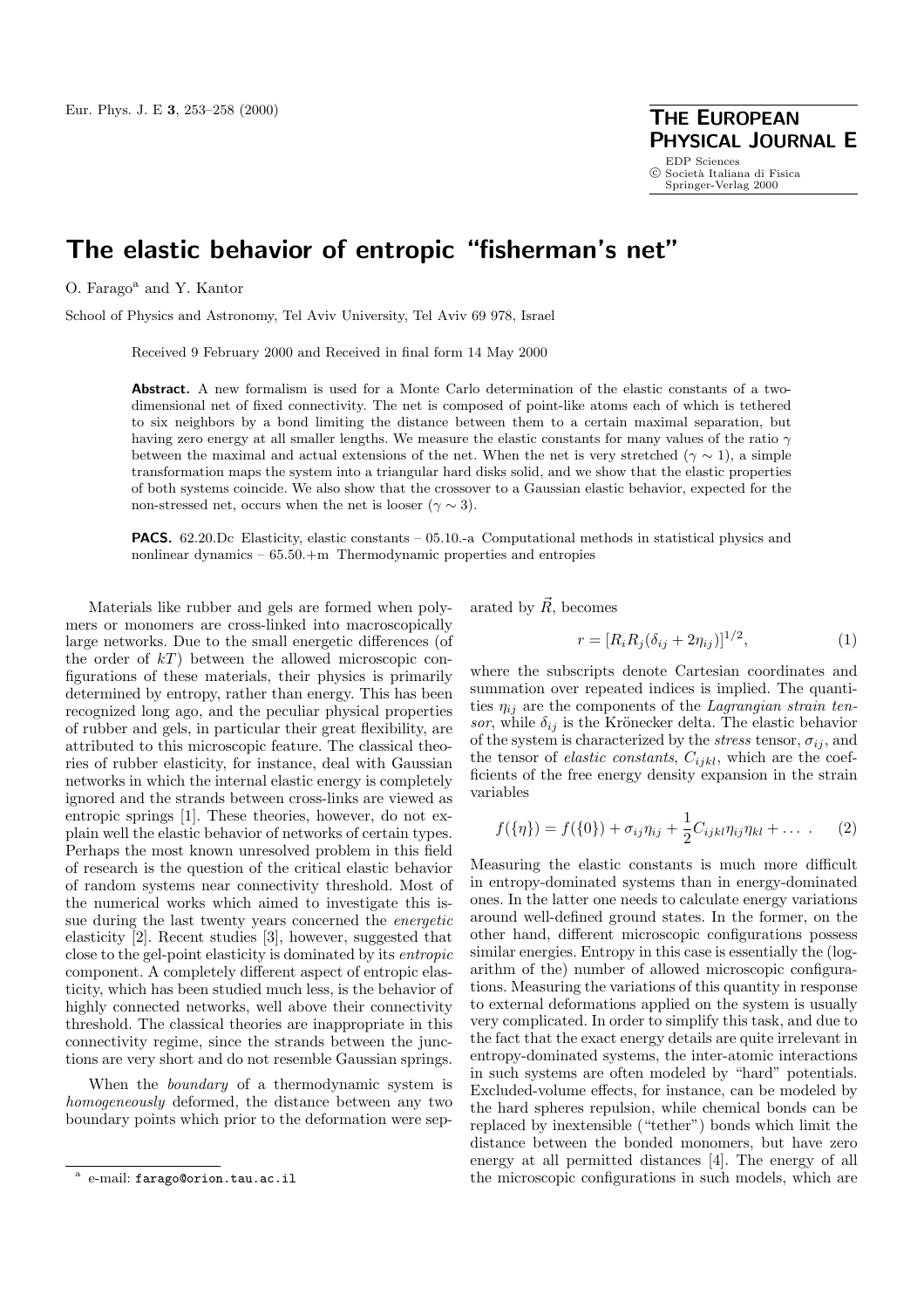called "athermal", is the same, and their physics, therefore, is exclusively governed by entropy considerations. It is interesting to note that although athermal models have been investigated quite extensively in polymer and soft matter physics, the elastic properties of many of them are not well understood. Hard spheres systems, for instance, are studied for already more than 40 years [5]. They were, in fact, the first systems for which Metropolis et al. performed the first Monte Carlo  $(MC)$  simulations in 1953 [6]. The phase diagram of hard spheres, which is a function of a single parameter, their volume fraction, had been fully explored both in simulations and experiments [7]. Yet, despite the numerous works dedicated to elasticity of hard spheres [8], the accuracy of the values of their elastic constants still leaves much to be desired.

In the canonical ensemble, the elastic constants can be related to the mean-squared thermal fluctuations of the stress tensor components (just as the heat capacity is proportional to the mean-squared energy fluctuation). This relation, first expressed by Squire et al. [9], can be used for a Monte Carlo determination of the elastic constants. The method is known as the "fluctuation method". The instantaneous stress, measured at a given microscopic configuration, is associated with the mean force (averaged over the entire volume) acting on the atoms  $[10, 11]$ . The local forces originate from external potentials and interparticle interactions. In entropy-dominated systems, these forces are usually very small. They become extremely large only over very short time intervals when atoms come to the close vicinity of each other or when bonds are sufficiently stretched. Model with hard potentials can be regarded as the limiting case in which these time intervals vanish, while at the same time the instantaneous forces become infinitely large, keeping the rate of momentum exchange between atoms fixed. It is obvious that the stress in such systems must be related to the two-point probability densities of contact between spheres and occurrence of bond stretching, while the elastic constants (stress fluctuations) must be related to the corresponding four-point probability densities. Indeed, we have recently succeeded in formulating the exact relations. We obtained expressions enabling a direct measurement of the entropic contribution to the elastic constants, and demonstrated the accuracy and efficiency of the method using this formalism on three-dimensional hard spheres systems [12]. In this paper we apply this new formalism to measure, by means of MC simulations, the stress and elastic constants of topologically simple networks. We consider a "toy model" consisting of a two-dimensional  $(2D)$  network of atoms forming a triangular "fisherman's net" (FN): atoms are pointlike, i.e., have no excluded volume, and each one of them is connected to six neighbors by a "tether" limiting the maximal distance between the atoms, but otherwise not exerting any force.

The FN is a highly connected network, whose physical behavior is entropy-dominated. Some of the elastic properties of the system have been studied by Boal et al. [13]. (Some extensions of that work can be found in Ref. [14].) In reference [13] fixed pressure ensemble has

been used, and the elastic moduli have been extracted from the fluctuations of the linear size of a rectangular cell. Our simulation applies to the fixed volume case, uses significantly larger systems and a wider range of stresses. We are also able to measure every elastic constant directly, without assuming any symmetry of the system. Whenever comparison is possible, our results are in agreement with reference [13].

The FN is six-fold symmetric when it is equally stretched along all the spatial directions. Its elastic properties in this reference state should be as of an isotropic system (see p. 35 (discussion on hexagonal systems) in Ref. [10]): Its stress tensor is diagonal with the elements  $\sigma = \sigma_{xx} = \sigma_{yy} = -P$ , where P is the negative external pressure (stretching) one needs to apply to the boundaries in order to balance the forces exerted by the net. Only four elastic constants of the net do not vanish:  $C_{11} = C_{xxxx}$ ,  $C_{22} = C_{yyyy}$ ,  $C_{12} = C_{xxyy} = C_{yyxx}$ and  $C_{44} = \frac{1}{4}(C_{xyxy} + C_{xyyx} + C_{yxyx} + C_{yxyy})$ . Due to the isotropic nature of the system, only two of them are independent, and they satisfy the relations  $C_{11} = C_{22}$ , and,  $2C_{44} = C_{11} - C_{12}$  [15]. It is quite common to describe the elastic properties of isotropic systems in terms of the shear modulus,  $\mu$ , and the bulk modulus,  $\kappa$ , defined by  $\mu = C_{44} - P$ , and,  $\kappa = \frac{1}{2}(C_{11} + C_{12})$ . When these quantities are positive, the isotropic system is mechanically stable [16].

Our simulations were performed on systems consisting of 1600 atoms which were bonded to form a triangular 2D net. The topology of the net is such that the mean positions of the atoms form a regular triangular lattice with lattice spacing  $b_0$ , while each pair of nearest-neighbor atoms is connected by a tether whose maximal extension is  $b > b_0$ . Periodic boundary conditions, which fixed the volume and prevented the net from collapsing, were applied. We denote by  $\gamma \equiv b/b_0$  the ratio between the maximal and actual extensions of the net. Typical equilibrium configurations corresponding to two values of  $\gamma$  are depicted in Figure 1. We generated the MC configurations using a new updating scheme, recently proposed by Jaster [17], in which the conventional Metropolis step of a single particle is replaced by a collective step of chain of particles. At each MC time unit we made 1600 move attempts (with acceptance probability  $\sim$  0.7), where at each attempt a new atom was selected randomly. (On the average, each atom was chosen once in a MC time unit.) Correlations between subsequent configurations were estimated from the autocorrelation function of the amplitude of the longestwavelength phonon in the systems (both longitudinal and transverse phonons were checked). For all  $\gamma$  values, we found that after less than 1000 MC time units, the memory of the initial configuration was completely lost. We measured the stress and elastic constants for many values of  $\gamma$ . For each  $\gamma$ , we averaged the relevant quantities over a set of  $1.5 \times 10^7$  configurations separated from each other by 3 MC time units. We also evaluated the standard deviations of the averages. The error bars appearing in the graphs which present our results correspond to one standard deviation. More technical details of the simulations,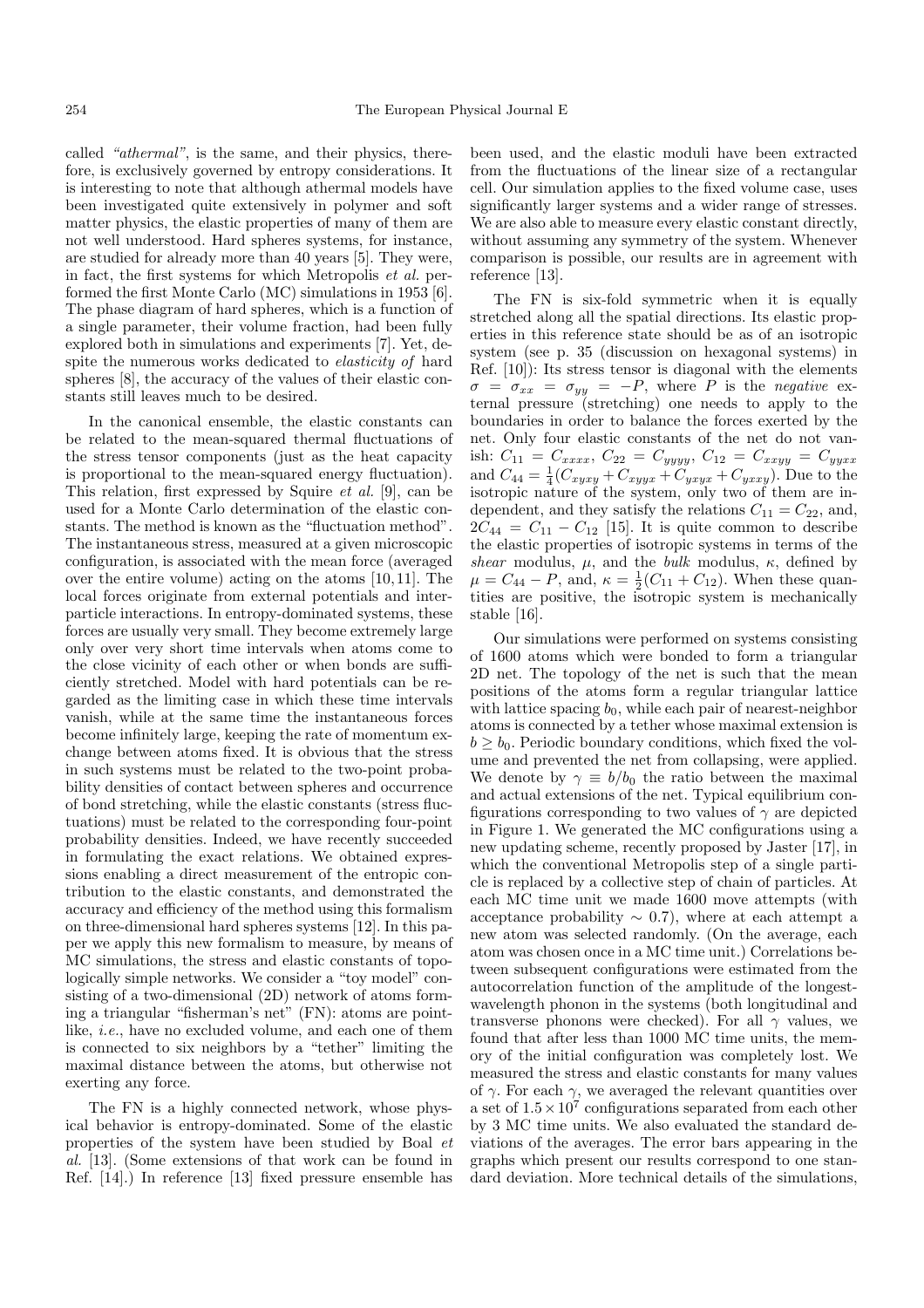

**Fig. 1.** Configurations corresponding to different values of the ratio  $\gamma$  between the maximal and actual extensions of the net: (a)  $\gamma = 1.1$ , (b)  $\gamma = 1.5$ . Only part of the net is shown in the figures.

as well as a detailed explanation on the formalism used in this work, were given in another publication [12].

When the net is fully extended ( $\gamma = 1$ ), atoms cannot leave their mean lattice positions. Entropy, therefore, vanishes, while the stress and elastic constants diverge. For slightly larger values of  $\gamma$ , atoms are restricted to small thermal fluctuations around their lattice positions, as in Figure 1(a). A similar atomic-level picture appears in hard disks (2D "hard spheres") solids for densities proximal to the close-packing density. In fact, the FN and the hard disks (HD) problems are closely related: In the latter (HD) the centers of the disks are not allowed to approach their neighbors a distance smaller than a, the diameter of the disks, while in the former (FN) atoms are not allowed to depart from their neighbors a distance larger the maximal extension of the bond, b. For HD solids, one can define the ratio  $\delta = a/b_0 \leq 1$  between the diameter of the disks,  $a$ , and the mean lattice separation,  $b_0$ . In the limits  $\gamma \rightarrow 1$  and  $\delta \rightarrow 1$  (corresponding to the FN and HD problems, respectively), the elastic constants of both systems coincide, as can be seen from the following argument: Let  $\Pi_{\rm FN}$  and  $\Pi_{\rm HD}$  be phase spaces of allowed configurations of a FN with a certain value of  $\gamma$  and of a HD solid with  $\delta = 1/\gamma$ , respectively. Each configuration in one of these phase spaces can be described by the set  $\{u_i\}$  of deviations of either the atoms of the net or the centers of the disks from their mean lattice positions. In the  $\gamma$ ,  $\delta \sim 1$  asymptotic regimes, we can assume that the size of all the deviations is much smaller than the lattice spacing,  $b_0$ . One can easily check that if the set  $\{u_i\}$  represents an allowed microscopic configuration of the FN, then the set  $\{-\mathbf{u}_i\}$ almost always corresponds to an allowed configuration of the HD system. Moreover, by this transformation we can generate almost all the configurations of  $\Pi$ <sub>HD</sub>. The measure of the subgroup of configurations for which the mapping  $\{u_i\} \longleftrightarrow \{-u_i\}$  between the two problems does not apply, diminishes proportionally to  $\langle u_i^2 \rangle / b_0^2$ . Thus, the mapping  $\{u_i\} \longleftrightarrow \{-u_i\}$  is asymptotically a *one-to-one* transformation from  $\Pi_{\text{FN}}$  onto  $\Pi_{\text{HD}}$ . Since for both systems the Helmholtz free energy F is equal to  $-kT \ln |H|$ , where  $|II|$  is the volume of the 2N-dimensional configuration phase space  $(N$  is the number of atoms), and since the Jacobian of the above transformation is unity, we readily find that the free energies  $F_{HD}$  and  $F_{FN}$  of the HD and FN systems, respectively, are related by

$$
F_{\text{FN}}(N, \gamma) \simeq F_{\text{HD}}(N, \delta = 1/\gamma), \quad \text{for } \gamma \sim 1.
$$

Suppose now that both systems are slightly deformed from their reference states. The displacements of the atoms from their original (undeformed) mean lattice positions can be divided into the set  $\{u_i\}$  of thermal fluctuations and the set  $\{v_i\}$  of small changes in mean lattice positions caused by the deformation. The transformation between  $\Pi_{\text{FN}}$  and  $\Pi_{\text{HD}}$ , in this case, maps both  $\{\mathbf{u}_i\}$  to  $\{-\mathbf{u}_i\}$ and  $\{v_i\}$  to  $\{-v_i\}$ . The  $\{v_i\}$  mapping is equivalent to the reversal of the strain applied on the system. We therefore find that  $F_{HD}$  and  $F_{FN}$  will be equally modified, provided that opposite strains are applied on the FN and HD systems. The following asymptotic relations between the stress and elastic constants of these systems follow immediately:  $\sigma_{FN}(\gamma) \simeq P_{HD}(1/\gamma)$ ,  $\kappa_{FN}(\gamma) \simeq \kappa_{HD}(1/\gamma)$  and  $C_{\text{FN}44}(\gamma) \simeq C_{\text{HD}44}(1/\gamma)$ . These relations are very useful since the asymptotic expressions for  $P_{\text{HD}}$ ,  $\kappa_{\text{HD}}$  and  $C_{\text{HD}44}$ are available [18], and can be used to find the stress and bulk modulus of the FN. This gives us the exact expressions

$$
\sigma_{FN}(\gamma) \simeq \frac{4/\sqrt{3}}{(\gamma^2 - 1)} \frac{kT}{b_0^2},\tag{3}
$$

$$
\kappa_{\rm FN}(\gamma) \simeq \frac{4/\sqrt{3}}{(\gamma^2 - 1)^2} \frac{kT}{b_0^2}.
$$
\n(4)

For the elastic constant  $C_{44}$ , reference [18] finds only the asymptotic functional form, and therefore for our problem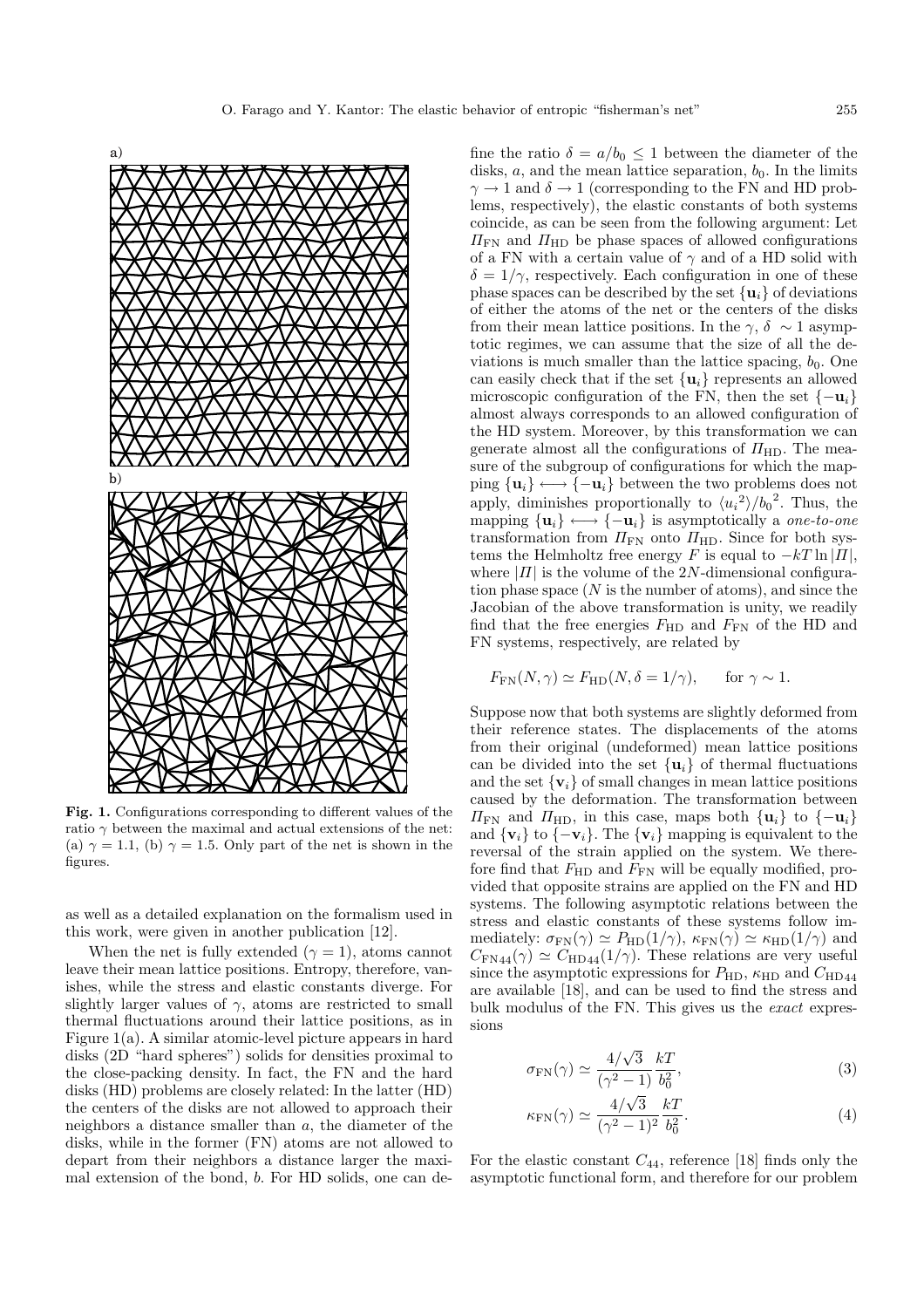

**Fig. 2.** Numerical results for the stress  $\sigma$  (circles), the bulk modulus  $\kappa$  (squares), and the elastic constant  $C_{44}$  (triangles), as a function of the ratio  $\gamma$  between the maximal and actual extensions of the net. Results are in  $kT/b^2$  units. The solid, dashed and dotted curves depict the expressions on the righthand sides of equations (3)–(5), respectively (with  $A = 1.80$  in Eq.  $(5)$ ).

we have

$$
C_{\rm FN44}(\gamma) \simeq \frac{A}{(\gamma^2 - 1)^2} \frac{kT}{b_0^2},
$$
 (5)

with an unknown constant A. Our numerical results, presented in Figure 2, confirm these relations, which seem to be accurate over quite a large range of  $\gamma$  values. In equation (5) we use the value  $A = 1.80 \pm 0.02$  obtained by fitting the asymptotic expression for  $C_{44}$  to the three data points corresponding to the smallest  $\gamma$  values. Note that while in equations (3)–(5)  $P_{HD}$ ,  $\kappa_{HD}$  and  $C_{HD44}$  are expressed in units of  $kT/b_0^2$ , in Figure 2 they are given in units of  $kT/b^2$ . In this representation, the stress and elastic constants of the FN are scaled to depend on the parameter  $\gamma$  alone.

Figure 3 shows the dependence of the stress and elastic constants on  $\gamma$  for weakly stretched nets. We observe a spectacular decay of elastic constants to almost zero for  $\gamma \sim 3$ , and at the same time we note that the stress becomes independent of  $\gamma$ . The same result (for the critical value of  $\gamma$  and the  $\gamma$ -independent pressure) has been obtained in reference [13]. The very fact of decrease of elastic constants with increasing  $\gamma$  should not be surprising, because it is intuitively clear that larger  $\gamma$  represent a "looseer" and "weaker" solid. However, almost vanishing values already at  $\gamma \sim 3$  are *not* direct consequences of the "weakness" of the solid, but of the fact that a "loose" network can be approximated by a network of Gaussian springs. Gaussian spring is a linear spring of vanishing unstressed length. The energy of such a spring,  $E = \frac{1}{2}Kr^2$ , is simply proportional to its squared end-to-end distance,  $r^2$ . We will show that elastic solid formed by such springs has exactly vanishing elastic constants, independently of



**Fig. 3.** Numerical results for the stress  $\sigma$  (circles), and the elastic constants  $C_{11}$  (squares),  $C_{12}$  (triangles pointing up) and  $C_{44}$  (triangles pointing down), as a function of the ratio  $\gamma$ between the maximal and actual extensions of the net. Results are in  $kT / b^2$  units. The lines are guides to the eye.

the value of the spring constant  $K$ . Thus, the effect observed in Figure 3 is an indication of the Gaussian nature of the system.

It is easy to calculate the elastic properties of Gaussian networks at  $T = 0$ : The stresses of such networks depend on their topologies, namely on the details of the connectivity between the atoms and on the values of the springs constants between them. For 2D networks the stresses are not modified due to homogeneous changes in the size of the net, since the force exerted on the surface grows (diminishes) linearly with the length of the boundaries. Moreover, at  $T = 0$ , the free energy, F, coincides with the internal energy  $E = \sum_{\text{bonds } \langle \alpha \beta \rangle} \frac{1}{2} K_{\alpha \beta} (r^{\alpha \beta})^2$ , where  $r^{\alpha \beta}$ is the length of the bond connecting atoms " $\alpha$ " and " $\beta$ ", and  $K_{\alpha\beta}$  is the spring constant assigned to this bond. From equation  $(1)$  it is obvious that the energy expansion in the strain variables includes only linear terms in  $\eta$ , and hence, by comparing with equation (2),  $C_{ijkl}(T=0) \equiv 0$ [19]. This identity, as well as the size independence of the stresses, holds at any other temperature since Gaussian networks have the interesting feature that their stress and elastic constants are temperature independent! For the stresses this feature is readily understood: The stresses can be expressed as the averages of quantities which are linear in the coordinates of the atoms. When the statistical weights of the distribution are Gaussian, *i.e.*, an exponent of a quadratic form of the coordinates, these averages coincide with the most probable values, namely their values at equilibrium. The temperature independence of the elastic constants then follows immediately, since the latter are just the derivatives of the stress components.

The similarity between non-stressed tethered and Gaussian one-dimensional  $(1D)$  nets, *i.e.*, linear polymers, is a consequence of central limit theorem [20]. For topologically two-dimensional regular (non-random) nets, such similarity was demonstrated by Kantor *et al.* [4]: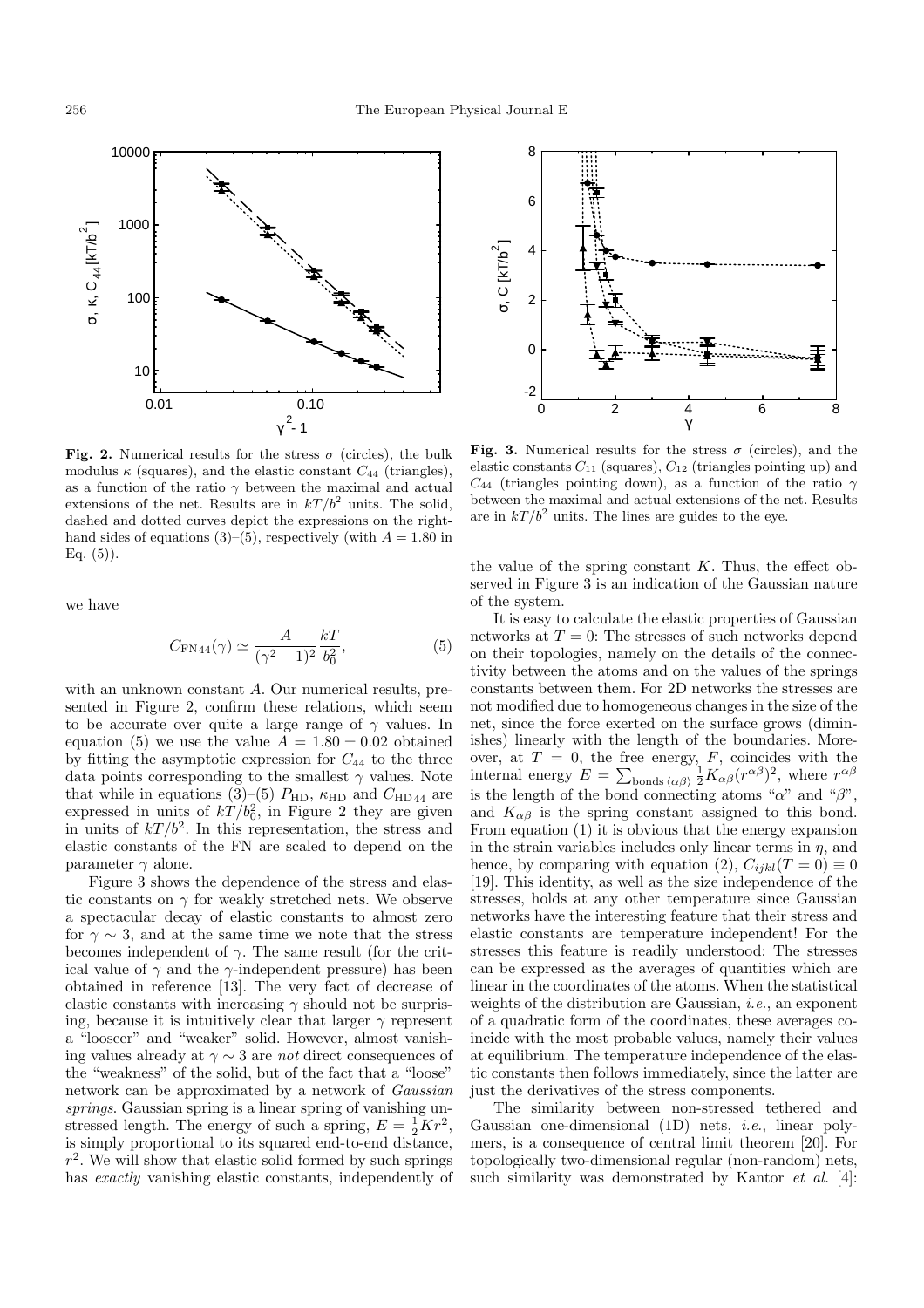

Fig. 4. The effective spring constant  $K_{\text{eff}}$ , extracted from MC measurements of  $r_{xx}^2 = \langle |\mathbf{r}(\mathbf{x}) - \mathbf{r}(\mathbf{x}')|^2 \rangle$  (see Eq. (6)). The er-<br>ror bars correspond to one standard deviation in the estimated ror bars correspond to one standard deviation in the estimated value of  $r_{\mathbf{x}\mathbf{x}'}^2$ .

In both tethered and Gaussian two-dimensional nets, the mean-squared distance in the embedding space,  $r_{\mathbf{x}\mathbf{x}'}^2$  =  $\langle | \mathbf{r}(\mathbf{x}) - \mathbf{r}(\mathbf{x}') |^2 \rangle$ , between two distant points whose internal positions in the net (measured in lattice constants) are **x** and **x**', grows proportionally to  $\ln |\mathbf{x} - \mathbf{x}'|$ . One can define the effective spring constant,  $K_{\text{eff}}$ , as the value of K of a Gaussian network with the same connectivity and statistical properties as the tethered network. The value of  $K_{\text{eff}}$ is extracted from the ratio of the mean-squared distance,  $r_{\mathbf{x}\mathbf{x}'}^2$ , between two points **x** and **x**' on the FN, and the mean-squared distance  $\tilde{r}_{xx}^2$  between the same two points on a Gaussian network of unit spring constants:

$$
K_{\text{eff}} = \tilde{r}_{\mathbf{x}\mathbf{x}}^2 / r_{\mathbf{x}\mathbf{x}}^2. \tag{6}
$$

 $\tilde{r}_{\mathbf{x}\mathbf{x}'}^2$  can be calculated exactly, while the value of the corresponding  $r_{\mathbf{x}\mathbf{x}'}^2 = \langle |\mathbf{r}(\mathbf{x}) - \mathbf{r}(\mathbf{x}')|^2 \rangle$  can be extracted from MC simulations of the FN with free boundaries conditions (i.e., in the absence of external pressure). We simulated a FN of  $56^2 = 3136$  atoms and measured (using  $10^7$  different configurations)  $r_{\mathbf{x}\mathbf{x}'}^2$  for several pairs of points **x** and **x** at different lattice separations. With these measurements we evaluated the effective spring constants (using Eq. (6)), and found, as shown in Figure 4, that for the FN model  $K_{\text{eff}} \simeq 1.96 \; kT / b^2$ . In order to support our conclusion about the crossover into the Gaussian regime, we need to show that the constant value to which the stress drops in Figure 3 is just the stress applied by a Gaussian net with spring constants  $K_{\text{eff}}$  calculated for *non-stressed* FN. For a Gaussian net with  $K \simeq 1.96$ , one finds that  $\sigma = \sqrt{3}K \sim 3.39 \; kT/b^2$  which indeed coincides with the value of 3.4  $kT/b^2$ , extracted from Figure 3.

The persistence of the Gaussian regime to intermediate values of  $\gamma$  ( $\gamma \sim 3$ ) is not unique for 2D nets. Such behavior is also found, for instance, in 1D polymers. Let us consider, for a moment, a chain of  $N \gg 1$  tethers of maximal length  $b$ , which is stretched by a force  $f$ , to an

end-to-end length  $l = Nb<sub>0</sub>$ . It is a well known fact that this chain will be Gaussian, *i.e.*,  $f$  and  $l$  will be proportional to each other, provided that l does not exceed the order of magnitude of the root-mean-square size of the chain:

$$
l = Nb_0 \lesssim \sqrt{N}b. \tag{7}
$$

Yet, one must understand that in order to observe Gaussian elastic behavior, it is not essential to apply this criterion  $(7)$  to the whole chain, but only to small segments of it. If there exists a certain length scale at which the potential between the atoms becomes effectively quadratic, i.e., can be replaced by a Gaussian spring, then the whole chain is like a chain of Gaussian springs, and therefore it is itself Gaussian. For a linear polymer chain, the effective potential between non-neighboring atoms is calculated by integrating out the spatial degrees of freedom of the atoms located between them. Such calculations are usually done iteratively, where on each "rescaling" step every second atom is integrated out. It appears that even elementary potentials which are very different from parabola, are brought into a parabolic form within a few "rescaling" steps. For the specific potential used in this work, three steps are sufficient, which means that a segment of  $N \sim 10$  tethers may be justly considered as an effective Gaussian spring. Similarly to a macroscopically large chain, we expect that the Gaussian nature of this segment will persist as long as it is stretched to a length which does not exceed its root-mean-square size, namely, as long as  $10b_0 \lesssim \sqrt{10}b$  (see criterion (7)). This relation gives the  $\frac{1000}{ }$   $\gtrsim$  V100 (see Criterion (1)). This relation gives the lower limit,  $\gamma = b/b_0$   $\gtrsim \sqrt{10}$  ∼ 3, of the Gaussian regime of a 1D chain of tethers. For a 2D regular phantom net, the effective potential becomes approximately parabolic also for a distance of number of bonds,  $N \sim 10$  [4]. The rootmean-square distance between two such points is  $b\sqrt{\ln N}$ . Thus, in order to observe Gaussian elastic behavior, we require that  $10b_0 \lesssim b\sqrt{\ln 10}$ , or,  $\gamma = b/b_0 \gtrsim 10/\sqrt{\ln 10} \sim 4$ , which is consistent with the value  $\gamma \sim 3$ , observed in Figure 3.

In summary, we have applied a new "fluctuation" formalism to MC determination of the stress and elastic constants of stretched tethered networks. These systems provide a convenient framework for studying the entropic contribution to elasticity in real polymeric systems. The Gaussian nature of entropic elasticity, observed for nonstressed phantom nets, was also found when stress was applied. It breaks only for highly extended networks, close to their full extension. This point has interesting implications to the problem of the critical elastic behavior of gels right above the gel-point. As already mentioned in the first paragraph of this paper, recently it was suggested by Plischke, Joós and co-workers that this behavior is dominated by entropy [3]. These authors studied numerically (using a different technique) the elastic behavior, at  $T \neq 0$ , of bond diluted (percolating) systems at which only a fraction  $p$  of the bonds was present. Their results in 2D for the critical exponent  $f$  characterizing the growth of the shear modulus above the percolation threshold  $p_c$ ,  $\mu \sim (p - p_c)^f$ , match (within the range of error) the known result for the exponent  $t$  describing the conductivity of random